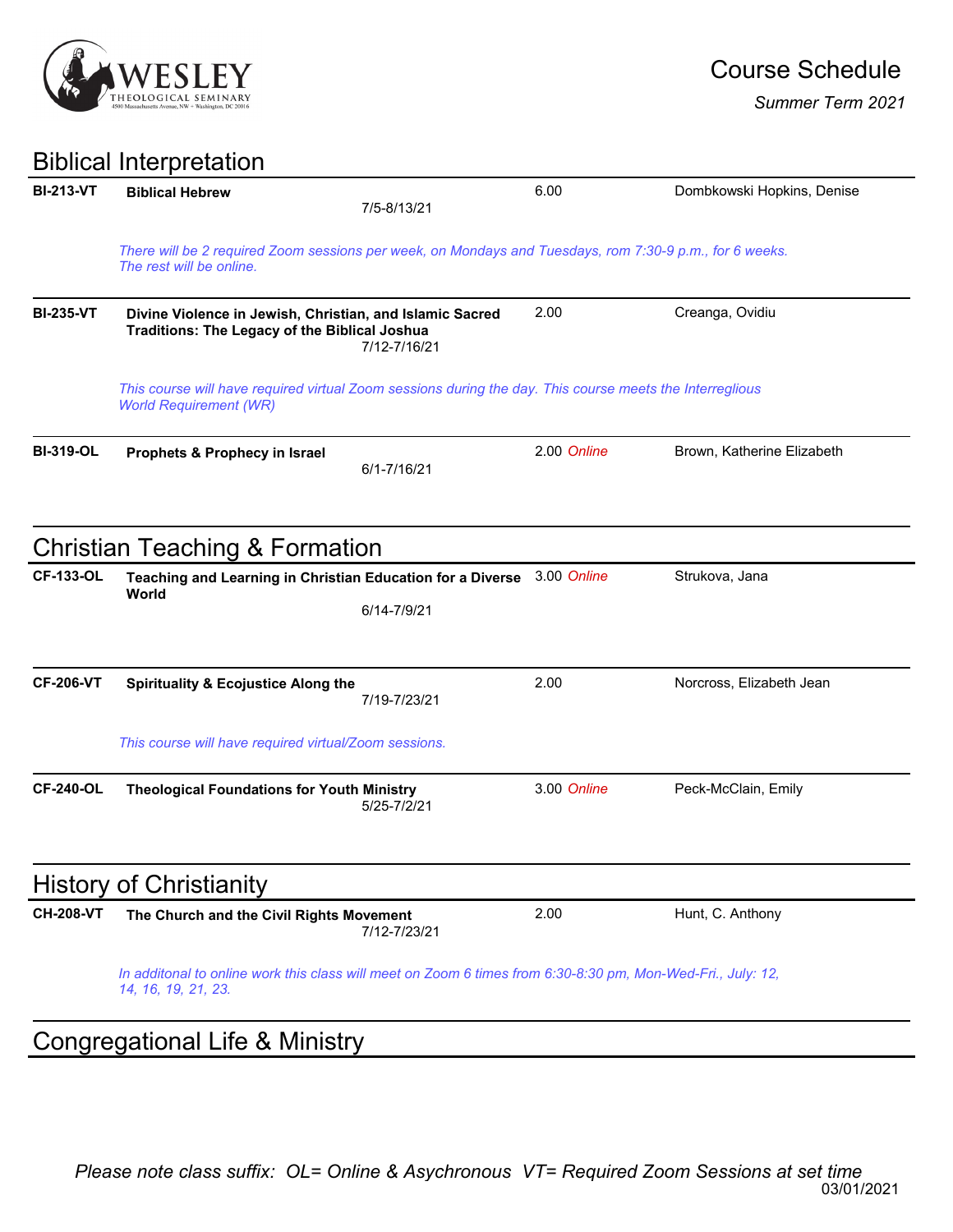

## Course Schedule

*Summer Term 2021*

| <b>CM-137-OL</b> | <b>Church Finances</b>                                                                                                                                                                                                                                                                                                                                                                                                  | 6/21-6/25/21 | 1.00 Online            | Weems, Lovett H.         |  |  |  |
|------------------|-------------------------------------------------------------------------------------------------------------------------------------------------------------------------------------------------------------------------------------------------------------------------------------------------------------------------------------------------------------------------------------------------------------------------|--------------|------------------------|--------------------------|--|--|--|
|                  | This course will include optional Zoom sessions.                                                                                                                                                                                                                                                                                                                                                                        |              |                        |                          |  |  |  |
| <b>CM-142-OL</b> | Healthy Stewardship in the Local Church                                                                                                                                                                                                                                                                                                                                                                                 | 6/7-6/11/21  | 1.00 Online            | Michel, Ann A.           |  |  |  |
|                  | This course will include optional Zoom sessions.                                                                                                                                                                                                                                                                                                                                                                        |              |                        |                          |  |  |  |
| <b>CM-154-OL</b> | <b>Ministry in Rural Context</b>                                                                                                                                                                                                                                                                                                                                                                                        | 6/20-7/30/21 | 2.00 Online            | Lemaster-Smith, Jonathan |  |  |  |
| <b>CM-205-VT</b> | The Mission of the Church in the Contemporary World                                                                                                                                                                                                                                                                                                                                                                     | 5/25-6/18/21 | 3.00                   | Wingeier-Rayo, Phil      |  |  |  |
|                  | This course will have required virtual/Zoom sessions. Dates TBD                                                                                                                                                                                                                                                                                                                                                         |              |                        |                          |  |  |  |
| <b>CM-251-VT</b> | Polity of the United Methodist Church                                                                                                                                                                                                                                                                                                                                                                                   | 7/1-7/30/21  | 2.00                   | Parks, Lewis A.          |  |  |  |
|                  | Required Zoom meetings Thursdays in July (1, 8, 15, 22, 29), 7:00p - 9:00pm ET                                                                                                                                                                                                                                                                                                                                          |              |                        |                          |  |  |  |
| <b>CM-269-VT</b> | <b>Introduction to Disability Ministries And Deaf Ministries</b>                                                                                                                                                                                                                                                                                                                                                        | 5/24-6/4/21  | $2.00 - 3.00$          | Yates, Leo Allen         |  |  |  |
| <b>CM-531-VT</b> | Samuel Dewitt Proctor Institute for Child Advocacy Ministry 2.00                                                                                                                                                                                                                                                                                                                                                        | 6/5-7/23/21  |                        | Parrish, Lorena          |  |  |  |
|                  | Scholarships are available from the CDF for seminarians ages 35 and under on a first-come, first-served<br>basis. Please visit their website to find out more. For more information and to sign up for the Institute, please<br>visit: https://www.childrensdefense.org/programs/faith-based/samuel-dewi<br>tt-proctor-institute/proctor-event-page/ Pre-Institute Meeting Dates:<br>On Sats., June 5, 19, and July 10, |              |                        |                          |  |  |  |
|                  | Practice in Ministry & Mission                                                                                                                                                                                                                                                                                                                                                                                          |              |                        |                          |  |  |  |
| MM-347-0         | <b>Summer PMM I</b>                                                                                                                                                                                                                                                                                                                                                                                                     | 6/21-8/22/21 | 2.00<br>Pass/Fail Only |                          |  |  |  |
|                  | Prereq: MM-101 and -102, completion of Ministry and Social Sciences req., and 30 credit hours of total study<br>Studennts must attend a preliminary meeting on Fri. Aft. 9 April OR 16 April from 4:00-7:15 pm. and a<br>required synchronous meeting of colloquy on Monday 30 August 9:00 AM - noon.                                                                                                                   |              |                        |                          |  |  |  |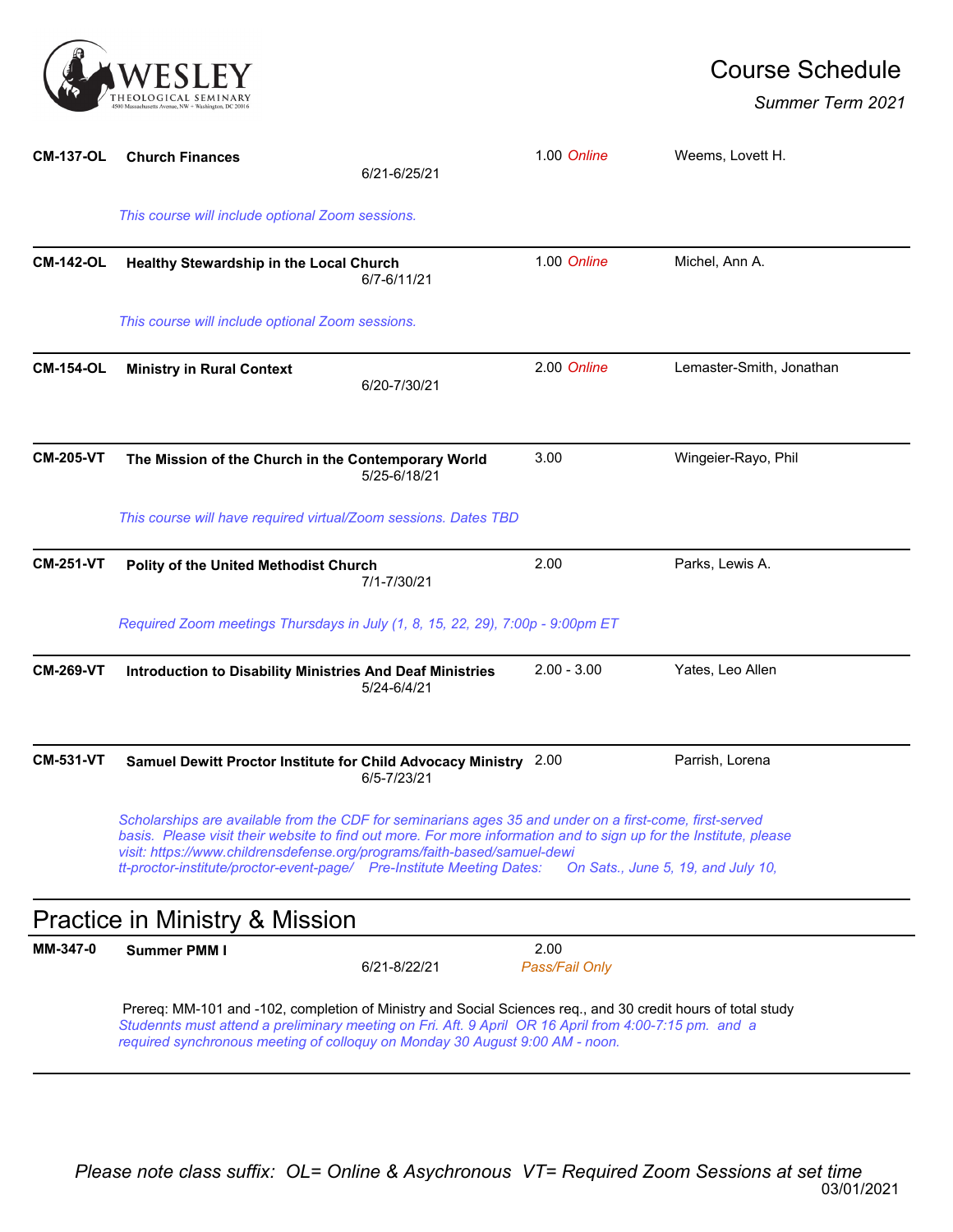